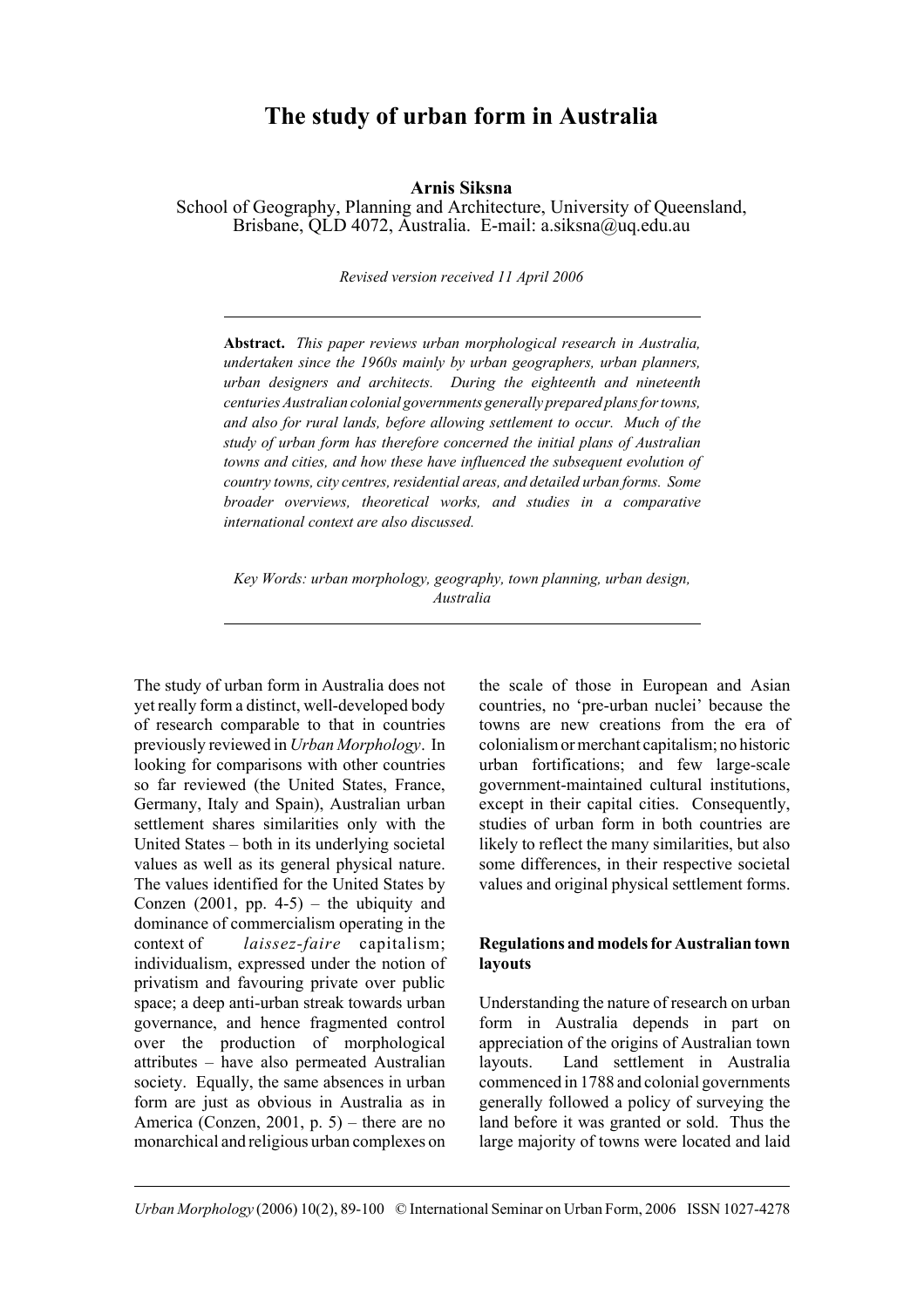out by colonial governments, and unplanned or private settlements were relatively rare. In the first colony of New South Wales (NSW) the early towns were planned without any common set of rules. However, pressure for the rapid provision of further towns led Governor Darling to issue regulations in 1829 (Colonial Secretary's Office, 1829), which required streets to be laid out in a rectilinear fashion using the following dimensions for town layouts:

| 100 feet (30.48 m)          |
|-----------------------------|
| 84 feet (25.60 m)           |
| 660 feet (201.17 m) square, |
| containing 20 lots          |
| 66 by 330 feet (20.12 by    |
| 100.58 m) on main streets   |
| 165 by 132 feet (50.29 by   |
| $40.23$ m) on cross streets |
|                             |

Freeland (1972, p. 103) regarded Governor Darling's regulations effectively as the Australian counterpart of the Laws of the Indies governing Spanish settlement in South America, and stressed their widespread effect on towns in other Australian states.

These regulations were directly responsible for shaping the character of the great bulk of Australian towns. While they remained in force – everywhere except in South Australia and Western Australia – they imposed a uniform pattern on towns. Even after they were superseded, their basic ideas and principles were incorporated into later Acts and their thinking was accepted unquestioningly so that with a few late exceptions Australian towns are all Darling towns.

Only South Australia used a distinctly different form of town layout, modelled on the 1836 plan of Adelaide, incorporating a square and a surrounding belt of parklands. Given that government regulations or models determined the planned layout of most Australian towns, it is not surprising that many Australian urban form studies have focussed on initial town plans and their influence on subsequent development and land subdivision patterns.

#### **Development and nature of urban form studies in Australia**

Sulman (1921, pp. 103-9) was perhaps the first Australian author to look at urban form in a morphological sense. His primarily practical text on town planning also contained interesting analyses of existing urban forms in Australian country towns and in Sydney's city centre. He discussed the problems caused by the 330 feet deep lots in NSW country towns produced by Governor Darling's regulations, and suggested nine different ways in which they could be treated. Sulman also noted the problems experienced in deep blocks in Sydney's city centre, with their irregular internal pattern of lots and alleys, and suggested a better model for their future development by incorporating a system of internal arcades, thus breaking the block down to smaller dimensions.

Another early work was by the American husband and wife team (McIntyre and McIntyre, 1944), who undertook a survey of the amenities of country towns in Victoria. This also included an examination of the layout and appearance of towns, in which there was an analysis of the layout of streets, and particularly the Main Street both in its physical forms and its social function, the conditions of the Main Street (street width, footpaths, trees, lawns, memorials, seats), and the form and appearance of residential streets (construction materials of houses, paving, trees). These are described in words and many aspects are also quantified in a simple table for the 180 towns examined. No plans are provided, but some photographs and the verbal analyses give a reasonable description of the morphology of Victorian country towns.

Studies of urban form have emerged gradually only since the 1960s and their overall characteristics are very similar to those evident in the broader field of planning history in Australia, as summarized by Freestone and Hutchings (1993, p. 72).

Diverse if not fragmented, parochial and sometimes quirky, the general nature of this body of work partly reflects the spatial isolationism and parochialism that have been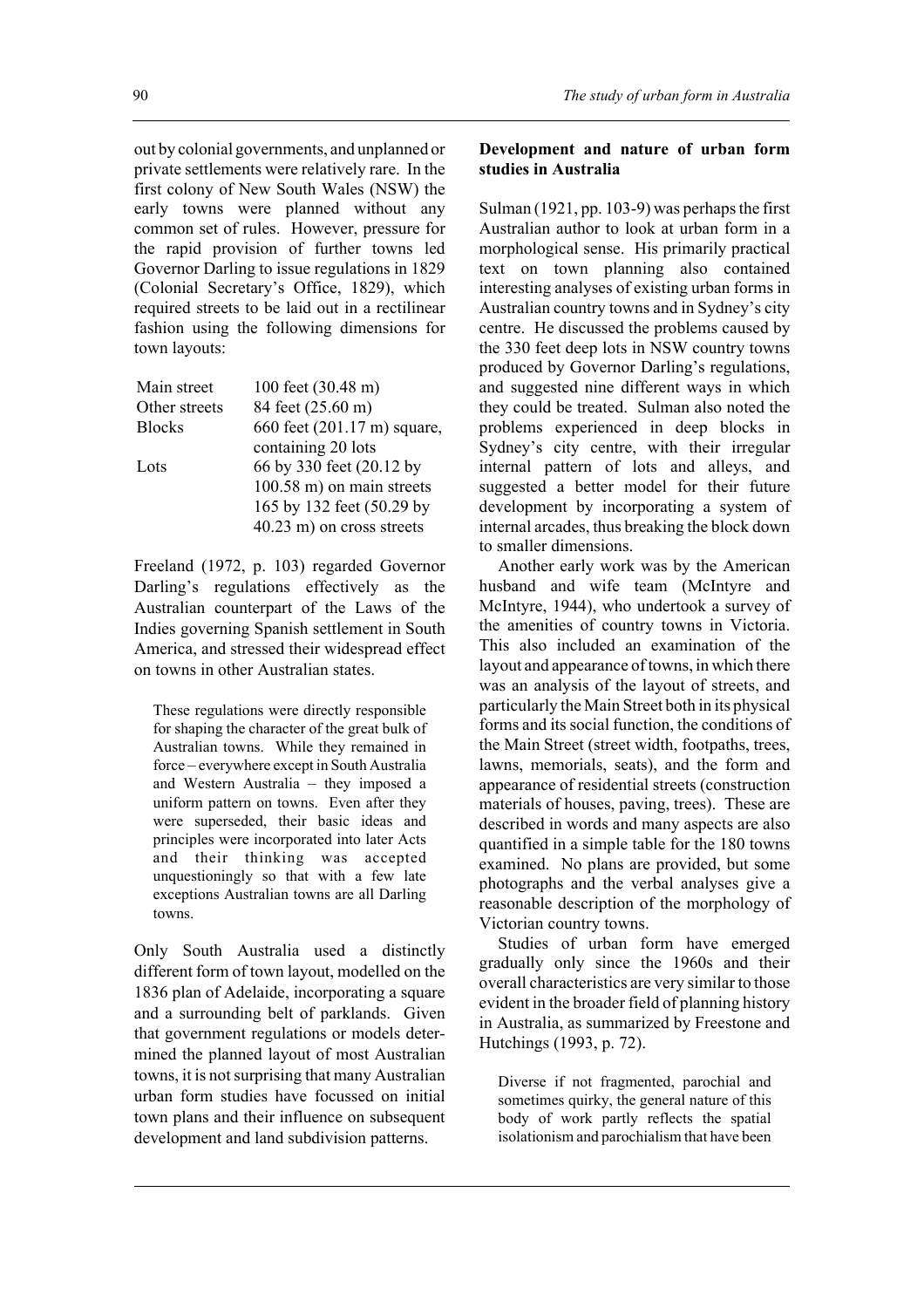hallmarks of Australian cultural and political development. Beyond the straitlaced general surveys of state, city and metropolitan planning, several established lines of inquiry are evident, notably colonial town layout, civic design, the impact of planning movements, evaluations of metropolitan planning, political conflict, and federal urban policy… Future challenges lie in more original research, integration, theory development, and policy relevance.

As far as urban form studies are concerned it might be added that they developed in an even more fragmented way. There has been little research along particular lines of enquiry or in fields of similar interest, and therefore no substantial consolidation of knowledge on specific topics has yet emerged. Neither has there been much direct focus on 'urban morphology', and investigations of 'urban form' have ranged from those of small urban precincts to ones encompassing metropolitan areas, and have often been geared to practical needs in planning, urban design and heritage conservation. Urban geographers, urban historians and urban planners have conducted most studies, but urban designers and architects have also taken an interest, particularly in terms of practical projects and competition designs.

However, since the 1980s a more focussed and purposeful search for urban forms that might be considered typically Australian has led to an expansion of research results in the field. Urban morphology emerged also as a matter of practical concern in the analyses and policies for city centre developments in most Australian state capitals. An overview and bibliography of planning history by Freestone and Hutchings (1993) revealed quite a few works dealing with urban form and morphology, and several Australian Urban History/Planning History conferences have been held since 1993 at which further papers dealing with urban form have been presented. Several Australian researchers have also presented their urban form studies in an international context at International Seminar on Urban Form (ISUF) conferences, particularly since 2001, even though only a couple have contributed articles to *Urban*

*Morphology* (Mugavin, 1999; Siksna, 1997).

Even though studies of urban form in Australia have been individual and diverse in nature, some distinct concentrations and emphases have emerged and they can be loosely grouped under the following topics: country towns; initial plans of capital cities and their Central Business Districts (CBDs); residential areas; detailed urban forms; and overviews, theoretical works and studies of urban form in other countries. Finally, it is worth noting that several studies have extended beyond Australia and have included comparative international analyses.

#### **Country towns**

In view of the planned origins of Australian towns it is not surprising that their plan forms have attracted considerable interest. Most early works were general and descriptive in nature, such as Walkley's (1951-52) account of the planning of towns in South Australia. The first detailed studies were made by Jeans (1965), who investigated the plans of NSW country towns from 1829 to 1842 and particularly highlighted the influence exerted by Governor Darling's regulations promulgated in 1829, and Williams (1974), who undertook a comprehensive analysis of early town plans in South Australia, which were largely based on the parklands and square model used in Colonel Light's plan for Adelaide in 1836. Similarly Glassock (1967) examined the colonial subdivision patterns in Queensland towns, which initially arose under Governor Darling's regulations, but were later determined by modified survey directions applied when Queensland became a separate colony. Powell (1970) and Barrett (1979) briefly considered country towns as part of a wider look at local government and rural settlement in Victoria, and Cox and Stacey (1973) provided the first overview of historic towns in all the states of Australia. However, all these studies considered only the initial plans of towns, and in some cases discussed morphological aspects only verbally without even including plans (for example Barrett, 1979; Ryan, 1964).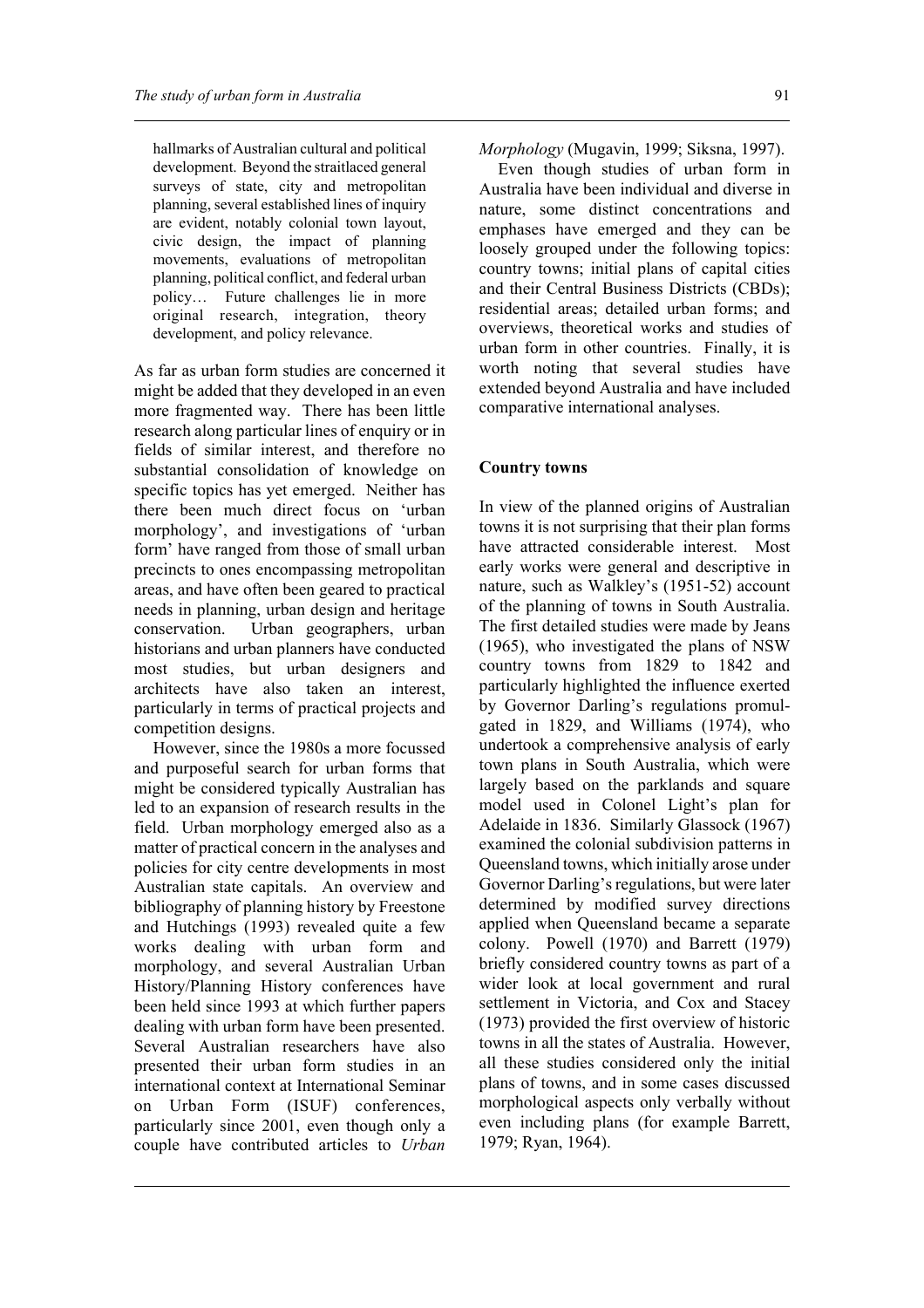Jeans and Spearritt (1980), in their work on the cultural landscape of NSW, further expanded the understanding of rural settlements. Their chapter on country towns examined in words and photographs the country town landscapes and their urban fabric, including building styles, building materials, and designs of government buildings. They described the influence of government on town plans, but regrettably, despite Jeans' earlier work (1965) on town plans, there was no analysis of how town layout or block structure contributed to the composite town landscape, and only one original town plan was included. An unpublished PhD thesis by Paul-Alan Johnson (1985) investigated the formative influences in the five so-called Phillip Towns planned near Sydney during Governor Phillip's reign from 1788 to 1810.

The growing need for the preservation of areas of heritage significance spurred a more specific interest in their urban morphology. Studies of existing urban forms were sometimes directly commissioned by heritage organizations as a basis for framing heritage preservation policies. These mostly concerned typical building fabrics and lot and block patterns (National Trust of Australia (New South Wales), 1977; Tibbits *et al.*, 1976). Others were more ambitious, such as the major study of historic towns in Queensland by Walker (1981), which described the process of town founding, the regulations for town layout and road pattern contained in Governor Darling's regulations and the later Queensland government directions for the guidance of surveyors. It also provided a systematic and detailed assessment of the character of towns, their layouts, built forms and open spaces, and summarized the results in a very useful comparative table for the 45 towns examined.

The sesquicentenaries celebrated by two Australian States stimulated studies and consolidated knowledge about the plans of Western Australian towns (Pitt Morison, 1979b) and South Australian towns (Bunker, 1986). The bicentenary of Australian settlement in 1988 also produced fairly general works on its urban settlement and heritage. Some were more specific: for example Sait

(1989) examined public buildings and planned public space as a means of understanding the rules of public planning and design used by the colonial administration in NSW, and described the early plans for NSW towns established by Governor Macquarie and the influence of Darling's regulations of 1829 on the urban form of towns in NSW. Later studies have also been undertaken in a wider international context by comparing the initial layouts of Australian towns with those used in American towns and in European extension plans in the nineteenth century (Siksna, 1999).

## **Initial plans of capital cities and their CBDs**

The initial plans of the capital cities of Australian states served as the physical basis for the evolution of the CBDs of Australia's major cities, and for this reason studies related to both aspects are best considered together. Most of the early works dealing with capital cities (Dutton, 1960; Steele, 1975) were primarily concerned with their general history, their founders and planners, and only their initial plans were examined, and even then not always in detail. Although Kelly and Crocker (1977) produced an interesting collection of plans of Sydney at various periods in its history, there was little analysis of their evolution.

However, there are some important exceptions. Solomon's (1976) comprehensive study of the evolution of urban form in Hobart not only examined the various plans and surveys produced in the period 1811-1847, but also analysed the evolution of particular blocks in the nineteenth and twentieth centuries, the distribution of land uses in 19 inner city blocks in Hobart's CBD and the changes in functional composition of the main city block at various periods – 1847, 1901, and 1954. Similarly, R. Johnston's (1967) study of Melbourne's CBD from 1857 to 1962 traced the historical patterns and changes, and considered not only the broad land use changes in 62 blocks, but also the relative magnitude of changes that had occurred in different CBD blocks. It also examined the influence of the street pattern, and found considerable dissimilarity between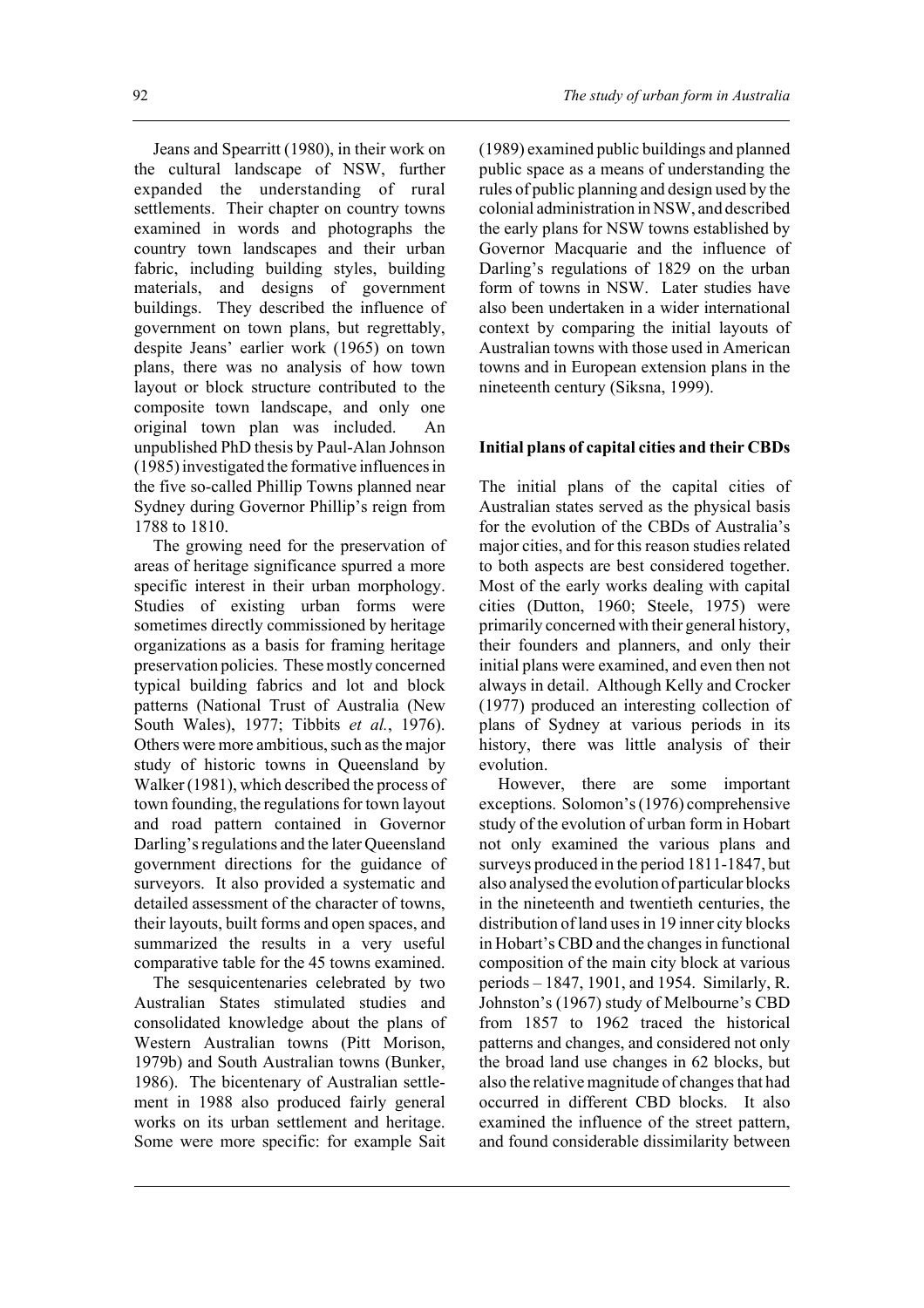the front and back profiles of each block, and that most land uses seek characteristic locations on either the front or the back streets.

Alexander's (1974) investigation of the applicability of Horwood and Boyce's core/frame concept for CBDs in Australia was a particularly significant contribution. Not only did he confirm the validity of the concept for considering the overall arrangement of land use in CBDs but, by addressing previously neglected aspects and the true complexities of structure and change that characterize the CBD, he also constructed a more refined conceptual model of central-area structure. Whereas Horwood and Boyce's concept dealt with the area's structure primarily only in its horizontal arrangement, his model also encompassed the vertical arrangement of land uses in the CBD core, as well as the processes at work, the major variables controlling the patterns and the dynamic aspects of the core/frame structure (Alexander, 1974, pp. 172-85).

Later works dealing with historical aspects of particular cities had a more detailed interest in urban form. Perth was explored in several studies. First, Pitt Morison (Pitt Morison, 1979a) and Markey (1979) very thoroughly examined the early town plans and survey plans of Central Perth in 1829-30, 1832, 1838, 1845, 1855, 1877, 1883 and 1903 as well as its general evolution and the nature of building styles and materials. Then followed Seddon and Ravine's (1986) comprehensive work on the central area of Perth with a considerable focus on physical forms and aspects of urban morphology. It described the initial town plan of 1829 (Seddon and Ravine, pp. 84-9) and its influence on subsequent development and subdivision, and then systematically examined the changes in planning, land use, scale, colour and texture, sequence, and function that occurred in the Central City during several key periods of its evolution – 1850-1889; 1890- 1919; 1920-1949 and 1950-1986. Mostly this was done only verbally and in photographs, but some parts contain comparative plans. It also analysed the evolution of development of some blocks along St Georges Terrace, comparing plans of the block structure at different periods in the nineteenth century to

that in 1982 (Seddon and Ravine, pp. 218-9; 237-49). More recently, inspired by Gandelsonas's method of virtually mapping Chicago, the historical plans of Perth have also been used to explore conjectural aspects of its morphology (Lewi, 2000).

Sydney has also been examined in several studies. Paul-Alan Johnson (1993) explored surveyor Augustus Alt's early plans for Sydney (initially Albion), Parramatta and Toongabbie, discussed their street, block and lot dimensions, traced evidence of certain geometric and numerical correspondences between these town plans and suggested that Alt may have derived their principal dimensions from the town names, enumerated using the system of gematria – a method of computing the numerical value of words based on those of their constituent letters. McLoughlin (1988) produced an interesting study of the early town plans for Sydney and the survey plans of 1788, 1802, 1807 and 1822, pointing out the anomalies between them, while Helen Proudfoot (1992) revealed puzzling differences between the 1789 and 1792 plans for Sydney, and Ashton (1993, pp. 13-21) examined the early survey plans of Sydney in 1792, 1828 and 1854, as well as the regulations for controlling street alignments and building development.

Bunker (1986) provided a comprehensive overview of the Adelaide plan. An interesting study of the origins of the 1836 plan for Adelaide (Johnson, D.L. and Langmead, 1986) questioned Colonel Light's authorship of the plan and traced possible influences and alternatives in the production of the plan. The Adelaide plan has also figured in several studies that have compared it with Melbourne (Proudfoot, H., 1998), with Darwin (Bunker, 1995), and with Wellington, New Zealand (Brand, 2004).

In a very thorough exploration of Melbourne's 1836 plan, Lewis (1993) discussed the uneasy compromise reached by surveyor Robert Hoddle, who was fully imbued with the principles of Governor Darling's regulations, and the next governor, Bourke, who was not committed to them at all, which resulted in the introduction of narrow lanes within the Governor Darling block to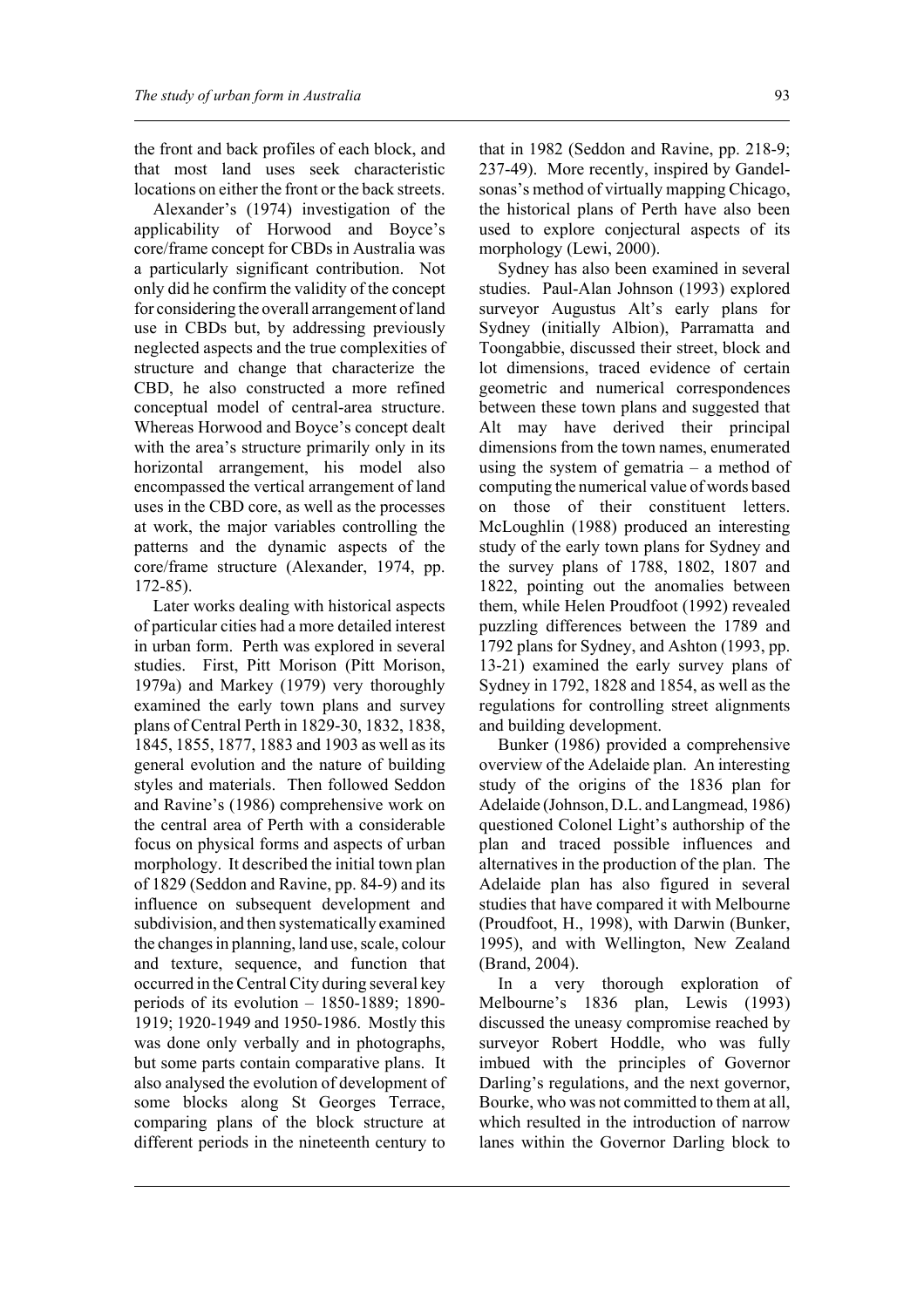give rear access to lots. The study included a comparison of Melbourne with Hobart, Perth, and Adelaide in terms of the 'town reserves' used to cater for future growth, the lot sizes employed, and the conditions applied to materials and completion times for buildings.

Apart from several works that describe the initial competition plans for Canberra, there are also some analytical studies. Reid (2002) has investigated the various changes to the original plan, in particular highlighting the origins and consequences of the Departmental Board's plan produced in the 1920s, which thwarted implementation of the original plan. Peter Proudfoot (1994) has made a conjectural analysis of the plan in terms of possible esoteric symbolism that Walter and Marion Griffin may have incorporated in its patterns.

During the 1980s urban morphology emerged also as a matter of practical concern in the analyses and policies for city centre developments in most Australian state capitals. For example, the City of Melbourne's publication *Grids and greenery: the character of inner Melbourne* (Urban Design and Architecture Division, City of Melbourne, 1987) contains plans and analyses of the evolution of block structures from the 1836 original plan through the nineteenth and twentieth centuries, looking in particular at lanes, building heights and forms, and on the basis of these suggests envelopes for new development so as to control the future block fabric. These urban morphology considerations were then applied in planning and design guidelines for the City of Melbourne (City of Melbourne, Department of Planning and Housing, State Government of Victoria, 1991).

Architects and urban designers also showed an increasing interest in respecting traditional perimeter block urban fabrics in city centres. Two competitions dealing with new urban forms in city centres were organized by state chapters of the Royal Australian Institute of Architects – *Adelaide 2000: a new vision for the City of Adelaide* and *Urban architecture for Brisbane: urban ideas competition*. Several theoretical explorations of Australian urban form issues followed these competitions (Beck and Cooper, 1988; Maitland, 1989).

Most competition entrants explored the character of existing urban forms, several proposed the adoption of traditional block forms, to strengthen the continuity of street façades, and the incorporation of a common vocabulary of design elements to articulate urban form in relation to public spaces, for example at street corners. Some also suggested that lanes and minor streets, which had grown in an ad hoc way within city blocks, should be shaped to form a more coherent system. These proposals were substantially reflected in later planning and design guidelines for the city centres of Adelaide and Brisbane.

Australian centres have also been studied in comparative international contexts in an examination of the evolution and relative performance of block sizes and forms in Australian and North American CBDs (Siksna, 1997,1998), and a study of the similarity of urban form models used for town centres in new towns in Britain and Australia (Siksna, 2001).

#### **Residential areas**

In comparison to city centres, the study of residential areas has received less attention. There were several early studies of the evolution of suburban forms in considerable detail, particularly in Melbourne. Johnston (1968) made a very thorough examination of the general stages and process in residential street pattern development, and its areal variations between 1890 and 1964, by four sample studies of residential areas in the Melbourne Metropolitan Area. Saunders (1967) undertook six case studies of nineteenth-century residential areas, one of which contained a detailed analysis of the evolution of a typical block in Carlton. Although the prime focus of Barrett's work (1971) is industrial areas, there is also an examination of the stages in the block and lot subdivision in Fitzroy and East Collingwood between 1838 and 1842 and 1847 and 1854. Nankervis (1992) examined the broad effect of economic development phases on the evolution of Australian urban forms, and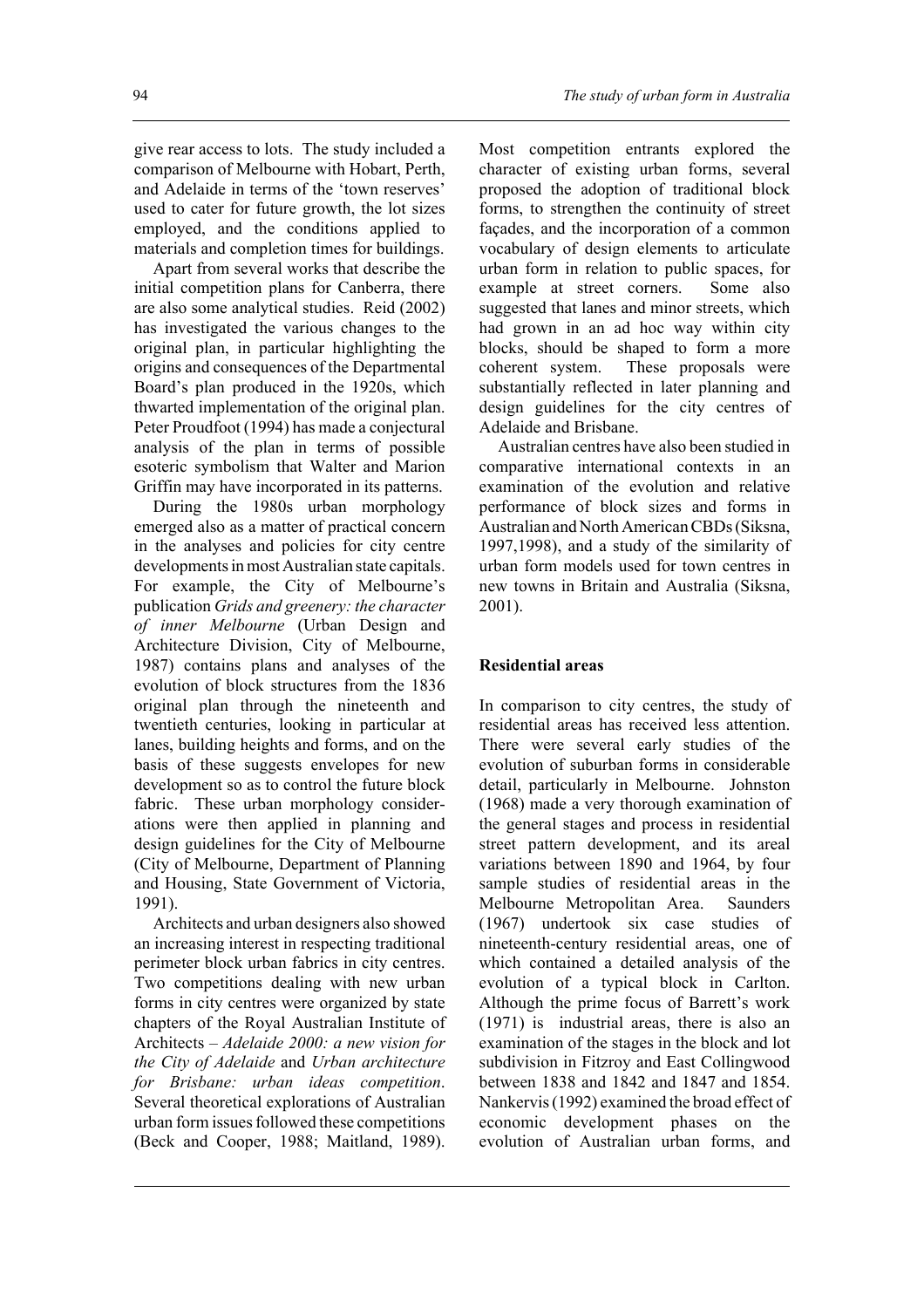included an analysis of how the corrupt, untrammelled speculative process created a distinctive pattern of small irregular streets, lanes and, in time, slum areas in the inner suburbs of Melbourne between 1840 and 1890.

Other cities have received less attention. Kelly (1978) made a very comprehensive study of the development of the Sydney suburb of Paddington from the 1840s to the 1890s, focusing mainly on economic and social aspects, but in parts describing and including plans illustrating the typical process of estate subdivision and building. The study by Pikusa (1986) of the Adelaide house from 1836 to 1901 often examines the original block and lot patterns in Adelaide's city centre, and their evolution in conjunction with the development of minor streets and lanes and in relation to various residential building types.

A major work dealing with more recent urban forms is Freestone's (1989) comprehensive examination of the Garden City Movement in Australia, particularly of the models introduced for residential areas. This led to studies of the field by others during the 1990s. Hutchings's work (1986) on the plans of garden suburbs and model estates planned in Adelaide from 1917 to 1929 has been followed by studies of Colonel Light Gardens suburb (Harper, 1991), and of Westbourne Park (Harper, 1990), which traced the changes from its rural origins to its suburban subdivision in the 1920s and its present day form, including a detailed examination of the evolution of typical block structures.

Finally, it is also worth noting that there have been several practical applications of existing urban forms and of morphological considerations by architects in the design of inner residential areas (Myers, 1992), and in Federal government guidelines for residential areas (Commonwealth Department of Housing and Regional Development, 1995). Particularly interesting in its direct use of existing morphological characteristics was the Multi-Function Polis development in Adelaide (Kinhill Delfin Joint Venture, 1991). Its 'generic village model' (600 m by 600 m) had a square about 120 m by 80 m in size, and was to be based on a block size and structure that

resembled the 'super block' of the 1836 plan for Adelaide, but structured to provide more appropriate lot subdivision by the introduction of narrower streets and alleys. Regrettably, the initial plans were later altered to a more conventional pattern.

#### **Detailed urban forms**

Studies of detailed forms have also received some attention. A very interesting study was made by Kelly (1982) of the physical form of William Street, Paddington, depicted in contemporary photographs and elevations of all buildings in seven blocks along the street as it was in 1916, just before it was widened. Freestone (2000) has explored university campuses deriving a morphologically-focused classification of ten types of campus plans, drawn from American, British and Australian experience. Other studies deal with such aspects as the use of internal open space reserves inside the block (Nichols, 2000) and the typology of flat buildings erected in Sydney and Melbourne during the 1920s and 1930s (Dunbar, 2000). Noble (1993) examined the block structure in the Fortitude Valley area of Brisbane in comparison with block and lot patterns in Paris, Kyoto, New York, Edinburgh, and Los Angeles, and also produced an intriguing study (Noble and Schaefer, 1993) of pre-urban settlement morphology, which analysed the location patterns of 'bora-rings', places where Australian Aborigines conducted initiation rituals, within the area now occupied by Brisbane – both published in French!

#### **Overviews, theoretical works, and studies of urban form in other countries**

Some works with a broader scope also contain material related to Australian urban forms. Cheesman (1986) studied the patterns for settlement of new towns and new colonies, in various parts of the world through different historical periods, and how the initial plans have been recast through time by adaptive planning processes. A large part is devoted to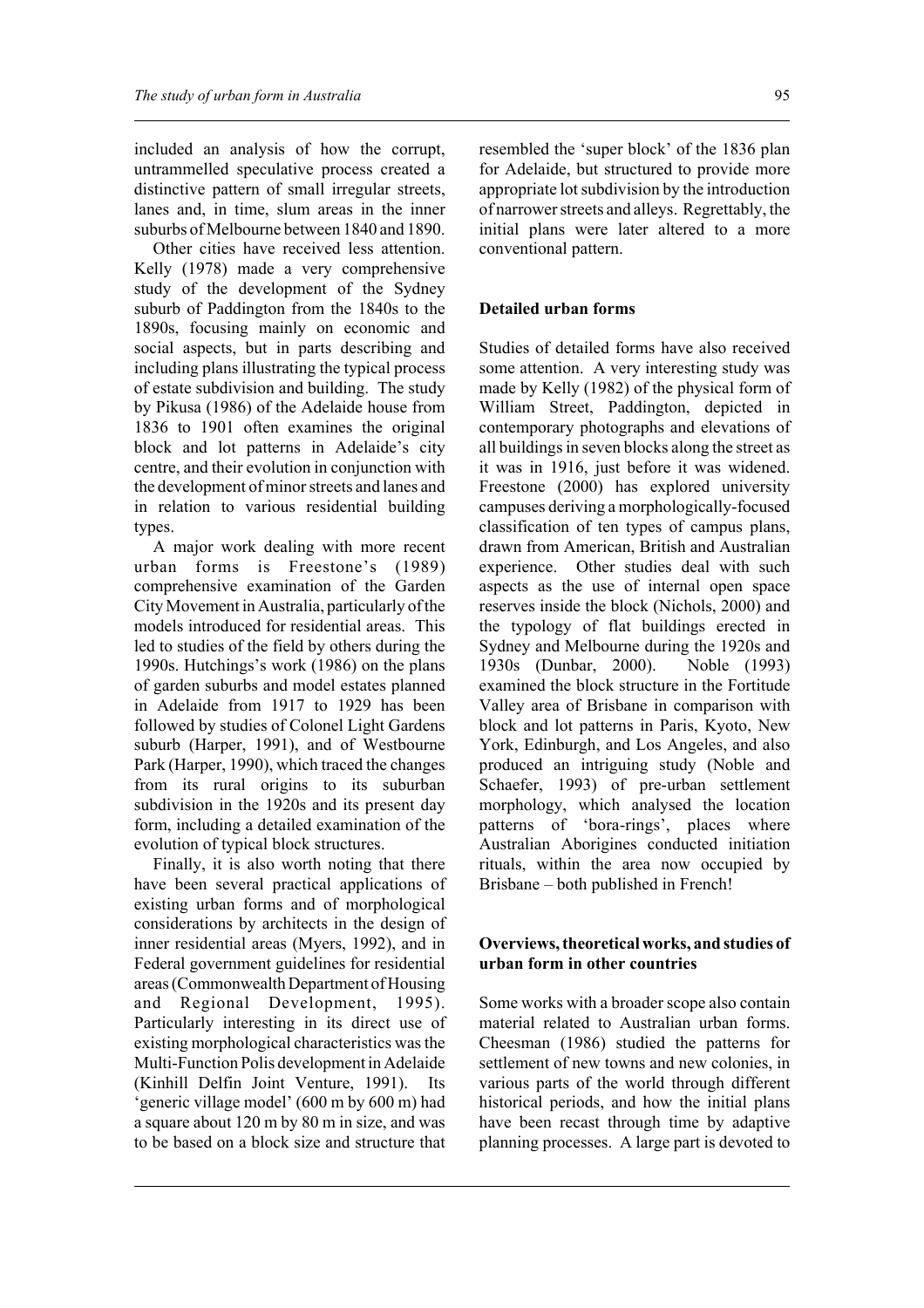Australian new town experience, ranging from Adelaide and South Australian towns in the nineteenth century to the plans for Metropolitan Adelaide and the new towns of Elizabeth and Monarto in the twentieth century. Siksna (1990) made a detailed comparative study of block sizes and forms used in new town plans in several countries and historical periods – Greek; Roman; medieval Czechoslovakia, France, Germany, Italy and Poland; and eighteenth and nineteenth century America and Australia.

Some interesting studies concerning theoretical urban forms for application in new urban developments were stimulated by the federal government's initiatives for new towns and growth centres in Australia during the 1970s. Some explored forms suitable for metropolitan areas and new towns (Cities Commission, 1975); others investigated the use of traditional block and street-layout patterns in the planning of town centres (National Capital Development Commission, 1972; Siksna, 1974). Morison (1999) also highlights the application of the 'corridor concept' in planning the metropolitan form of Australian capital cities in the 1960s, pointing out that it still remains a feature of metropolitan planning.

A few works have tackled theoretical aspects of urban morphology (McGauran, 2003; Mugavin, 1999; Osmond, 2003) and a graduate report contained several theoretical and design explorations of the morphology of Melbourne (Morgan, 1991). Parkes made interesting contributions to the analysis of attitudes to residential quality in 560 blocks in inner Newcastle, Australia using a technique based on the Guttman scalogram (Parkes, 1969), and to the study of the element of time as revealed in the morphology of the built environment through townscapes, economic cycles, and building cycles (Parkes and Thrift, 1980). A valuable unpublished theoretical work by Morton (1980) examined the dimensions used in Governor Darling's regulations of 1829 for town layout in NSW in comparison to earlier gridiron plans in Europe and America. He then analysed the relationship between certain parameters – street layout, building type, sun elevation,

open space, number of storeys, achievable floor-space index – for Mannheim, Central Manhattan, a typical 'Darling town', and Melbourne as laid out in 1836 and ten hypothetical variations on this layout. Also included were nomograms demonstrating the interrelationships between these parameters for different types of gridiron plan.

There have also been several investigations by Australian researchers of urban form in Asia, the Middle East and Europe, covering aspects as varied as: war-torn or divided cities such as Beirut, Belfast, Jerusalem, Mostar and Nicosia (Charlesworth, 2003; Lozanovska, 2003); urban form and typological differences between Japanese and European cities (Shelton, 1992); morphological aspects of the relationship between Buddhist and Confucian thought and Islam in Xi'an, China (Radovic, 2001); planned extensions of Riga, Latvia from the seventeenth to nineteenth centuries (Bakule and Siksna, 2003); a re-reading of Nolli's 1748 plan of Rome (Basson, 2000); and an examination of the concepts underlying Augustine's *City of God* (Frith, 2003).

# **Conclusion**

The study of urban form in Australia is a relatively recent, undeveloped field and consists mainly of unco-ordinated efforts undertaken by individual researchers. The studies are diverse in nature and range widely in their scope and depth. There are only a few that have engaged in comprehensive, detailed and successive studies of more specialized areas of interest in urban morphology. Despite their fragmentation and diversity, studies have generally focused on the plans of country towns and cities and their CBDs, as well as some inner city residential areas and garden suburbs. They have often been concerned only with their initial plans. While a few have examined the subsequent evolutionary urban forms and patterns, there are many research topics that await more systematic investigation. However, it is encouraging that urban morphology considerations have found several practical applications in urban design competitions, policies and guidelines. The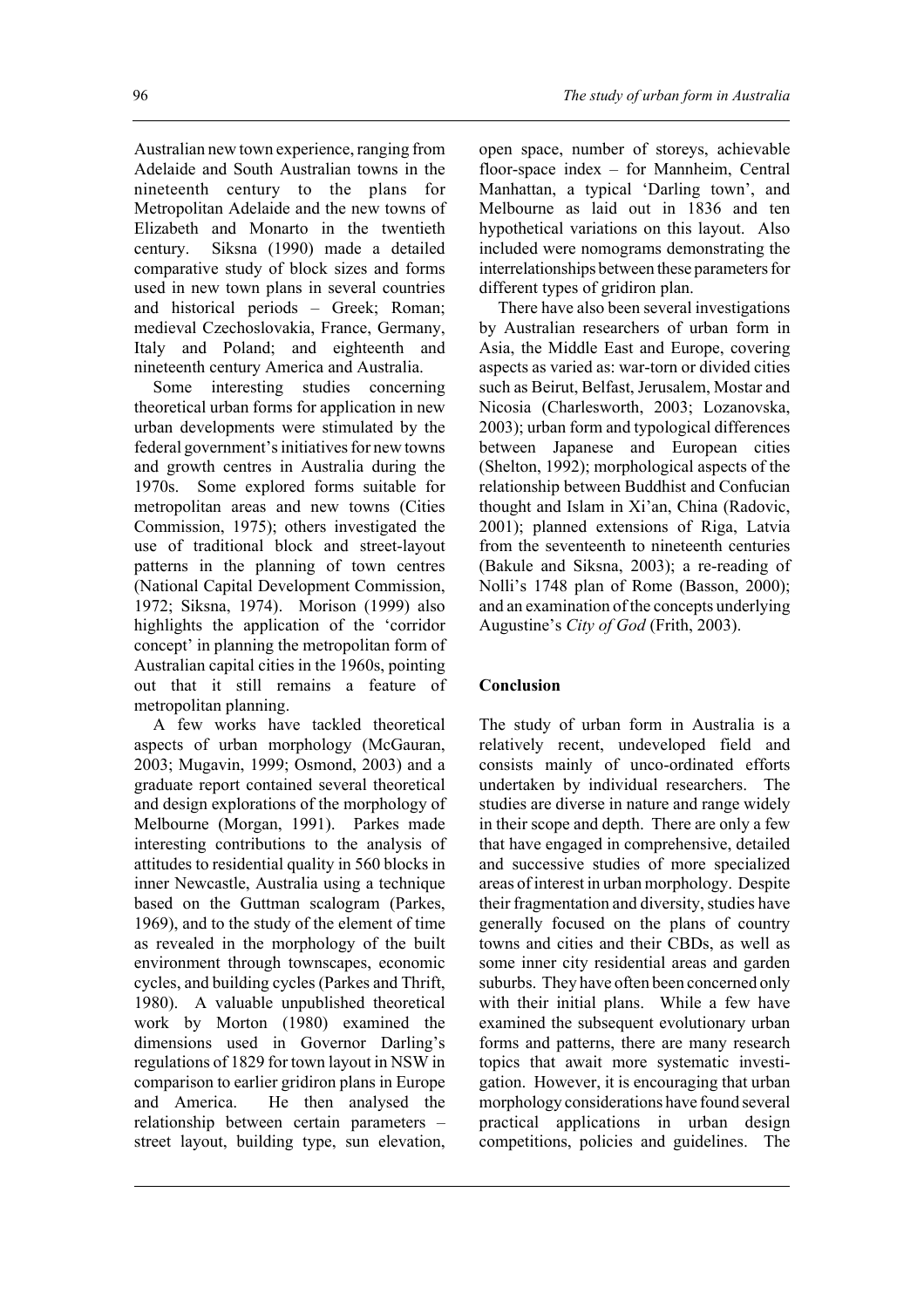recent emergence of interest in theoretical works, in urban form in other countries and in a comparative international context, suggests that more substantial developments in the study of urban form in Australia may be forthcoming.

#### **References**

- Alexander, I.C. (1974) *The city centre: patterns and problems* (University of Western Australia Press, Nedlands, Western Australia).
- Ashton, P. (1993) *The accidental city: planning Sydney since 1788* (Hale & Iremonger, Sydney).
- Bakule, I. and Siksna, A. (2003) 'The planned extensions of Riga during the 17th to 19th centuries', in Petruccioli, A., Stella, M. and Strappa, G. (eds) *The planned city?* (Uniongrafica Corcelli Editrice, Bari) 221-5.
- Barrett, B. (1971) *The inner suburbs: the evolution of an industrial area* (Melbourne University Press, Carlton, Victoria).
- Barrett, B. (1979) *The civic frontier: the origin of local communities and local government in Victoria* (Melbourne University Press, Carlton, Victoria).
- Basson, S. (2000) 'The accretions of time: a rereading of G.B. Nolli's 1748 plan of Rome', in Garnaut, C. and Hamnett, S. (eds) *Fifth Australian Urban History/Planning History Conference Proceedings, Adelaide, 13-15 April* (University of South Australia, Adelaide) 38-47.
- Beck, H. and Cooper, J. (1988) 'An urban manifesto for Sydney', *Architecture Bulletin* April, 5-7, 10-11.
- Brand, D. (2004) 'Surveys and sketches: 19thcentury approaches to colonial urban design', *Journal of Urban Design* 9, 153-75.
- Bunker, R. (1986) 'The early years', in Hutchings, A. and Bunker, R. (eds) *With conscious purpose: a history of town planning in South Australia* (Wakefield Press in association with Royal Australian Planning Institute (South Australian Division), Netley, South Australia) 7- 20.
- Bunker, R. (1995) 'Laying it on the line: the layout of Adelaide and Darwin', unpublished paper presented to the Urban History/Planning History Conference, Canberra, 27-30 June.
- Charlesworth, E. (2003) 'Architects sans frontières?: divided cities and other business', in Petruccioli, A., Stella, M. and Strappa, G. (eds) *The planned city?* (Uniongrafica Corcelli

Editrice, Bari) 933-8.

- Cheesman, R. (1986) *Patterns in perpetuity* (Thornton House, Adelaide).
- Cities Commission (1975) *New structures for Australian cities: main report* (Cities Commission, Canberra).
- City of Melbourne, Department of Planning and Housing, State Government of Victoria (1991) *Central city planning and design guidelines* (City of Melbourne, Melbourne).
- Colonial Secretary's Office (1829) 'New South Wales Government Order No. 28', *Sydney Gazette* 27 May.
- Commonwealth Department of Housing and Regional Development (1995) *AMCORD – Australian Model Code of Residential Development* (Australian Government Publishing Service, Canberra) 2 vols.
- Conzen, M.P. (2001) 'The study of urban form in the United States', *Urban Morphology* 5, 3-14.
- Cox, P. and Stacey, W. (1973) *Historic towns of Australia* (Lansdowne Press, Sydney).
- Dunbar, D. (2000) 'Virtual dreams living realities', in Garnaut, C. and Hamnett, S. (eds) *Fifth Australian Urban History/Planning History Conference Proceedings, Adelaide, 13- 15 April* (University of South Australia, Adelaide) 139-49.
- Dutton, G. (1960) *Founder of a city: the life of Colonel William Light* (F.W. Cheshire, Melbourne).
- Freeland, J.M. (1972) 'People in cities', in Rapoport, A. (ed.) *Australia as human setting* (Angus & Robertson, Sydney) 99-123.
- Freestone, R. (1989) *Model communities: the Garden City movement in Australia* (Nelson Australia, Melbourne).
- Freestone, R. (2000) 'Town, gown and the campus beautiful', in Garnaut, C. and Hamnett, S. (eds) *Fifth Australian Urban History/Planning History Conference Proceedings, Adelaide, 13- 15 April* (University of South Australia, Adelaide) 182-92.
- Freestone, R. and Hutchings, A. (1993) 'Planning history in Australia: the state of the art', *Planning Perspectives* 8, 72-91.
- Frith, S. (2003) 'The rhetorical city: Augustine and the representation of order', in Petruccioli, A., Stella, M. and Strappa, G. (eds) *The planned city?* (Uniongrafica Corcelli Editrice, Bari) 749- 54.
- Glassock, J.T.C. (1967) 'Colonial subdivision', unpublished postgraduate thesis, Queensland Institute of Technology, Brisbane.
- Harper, B.Y. (1990) 'Then, before, and after: a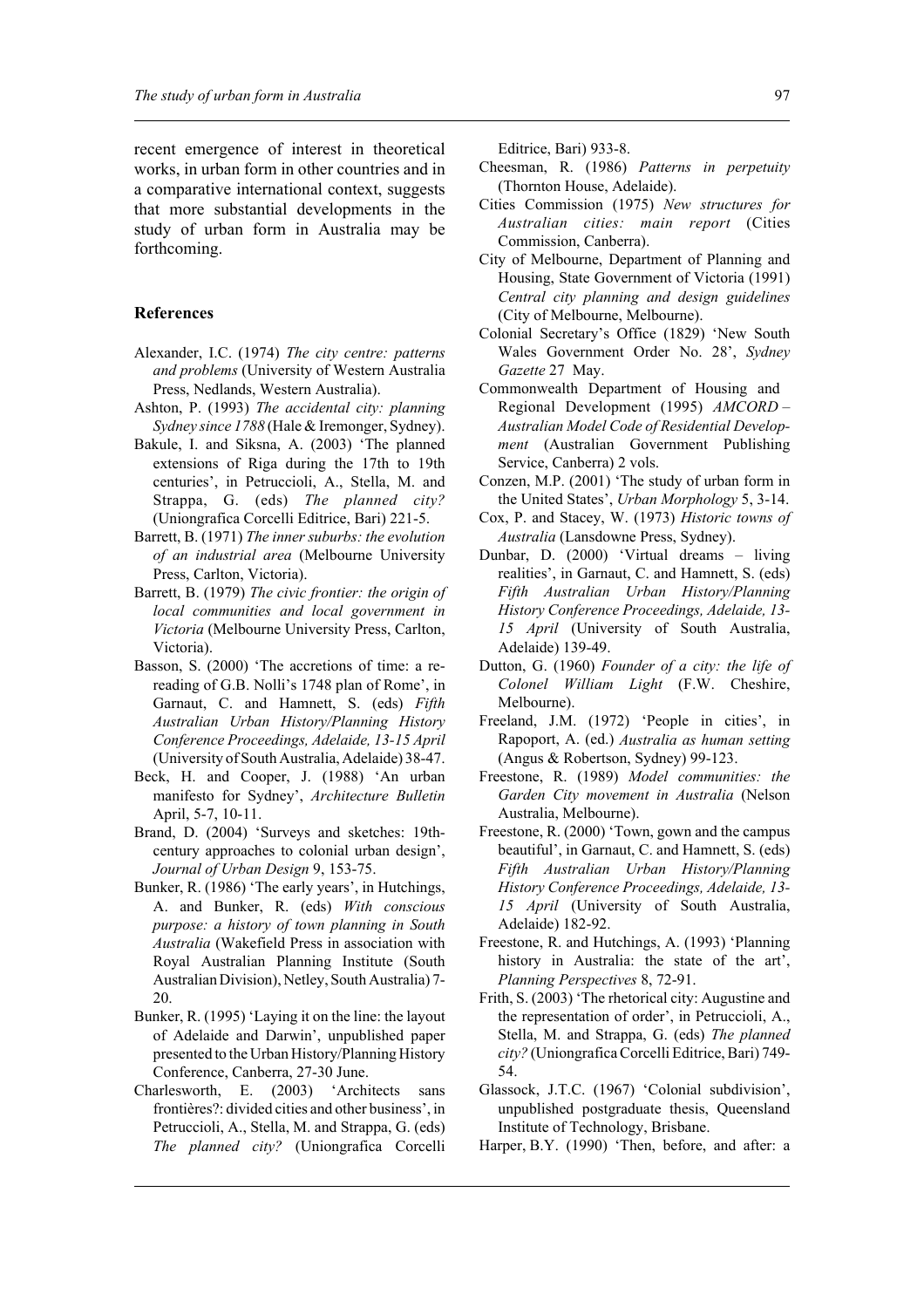suburban trilogy', *Australian Planner* 28, 48-52.

- Harper, B.Y. (1991) 'Colonel Light Gardens seventy years of a garden suburb: the plan, the place and the people', *Australian Planner* 29, 62-9.
- Hutchings, A. (1986) 'Comprehensive town planning comes to South Australia', in Hutchings, A. and Bunker, R. (eds) *With conscious purpose: a history of town planning in South Australia* (Wakefield Press in association with Royal Australian Planning Institute (South Australian Division)) 61-83.
- Jeans, D.N. (1965) 'Town planning in New South Wales 1829-1842', *Australian Planning Institute Journal* 3, 191-6.
- Jeans, D.N. and Spearritt, P. (1980) *The open air museum: the cultural landscape of New South Wales* (George Allen & Unwin, Sydney).
- Johnson, D.L. and Langmead, D. (1986) *The Adelaide city plan: fiction and fact* (Wakefield Press, Netley, South Australia).
- Johnson, P.-A. (1985) 'The Phillip towns: formative influences in towns of the NSW Settlement from 1788 to 1810', unpublished PhD thesis, University of New South Wales, Kensington, New South Wales.
- Johnson, P.-A. (1993) 'Augustus Alt: barren lands in a baron's hands', in Freestone, R. (ed.) *The Australian Planner: Proceedings of the Planning History Conference, School of Town Planning, University of New South Wales, 13 March* (University of New South Wales, Sydney) 18-24.
- Johnston, R. (1967) 'Land use changes in Melbourne CBD: 1857-1962', in Troy, P. N. (ed.) *Urban redevelopment in Australia* (Research School of Social Sciences, Urban Research Unit, Australian National University, Canberra) 177-201.
- Johnston, R.J. (1968) 'An outline of the development of Melbourne's street pattern', *Australian Geographer* 10, 453-65.
- Kelly, M. (1978) *Paddock full of houses: Paddington 1840-1890* (Doak Press, Paddington, New South Wales).
- Kelly, M. (1982) *Faces of the street: William Street Sydney 1916* (Doak Press, Paddington, New South Wales).
- Kelly, M. and Crocker, R. (1977) *Sydney takes shape: a collection of contemporary maps from foundation to federation* (The Macleay Museum, The University of Sydney, Sydney).
- Kinhill Delfin Joint Venture (1991) *MFP – Adelaide: design concept development and core site assessment, Volume 1 – Report* (Adelaide).
- Lewi, H. (2000) 'Urban exhumation', in Garnaut, C. and Hamnett, S. (eds) *Fifth Australian Urban History Planning/History Conference Proceedings, Adelaide, 13-15 April* (University of South Australia, Adelaide) 255-66.
- Lewis, M. (1993) 'Darling and anti-Darling in the plan of Melbourne', in Freestone, R. (ed.) *The Australian Planner: Proceedings of the Planning History Conference, School of Town Planning, University of New South Wales, 13 March* (University of New South Wales, Sydney) 40-50.
- Lozanovska, M. (2003) 'Architecture/urbanism: the economics of reconstruction in post-war Beirut', in Petruccioli, A., Stella, M. and Strappa, G. (eds) *The planned city?* (Uniongrafica Corcelli Editrice, Bari) 665-70.
- Maitland, B. (1989) 'Australian urbanism: the struggle for urban form', *Transition* (Summer/Autumn), 153-60.
- Markey, D.C. (1979) 'Pioneer Perth', in Gentilli, J. (ed.) *Western landscapes* (University of Western Australia Press, Nedlands, Western Australia) 346-58.
- McGauran, R. (2003) 'Urban solutions: propositions for the future Australian city', in Petruccioli, A., Stella, M. and Strappa, G. (eds) *The planned city?* (Uniongrafica Corcelli Editrice, Bari) 1187-91.
- McIntyre, A.J. and McIntyre, J.J. (1944) *Country towns of Victoria: a social survey* (Melbourne University Press, Melbourne).
- McLoughlin, L. (1988) 'Maps of early Sydney: where does the truth lie?', *Planner (Journal of the Local Government Planners Association of New South Wales)* 3, 43-6.
- Morgan, P. (ed.) (1991) *38 South: The Graduates Journal of Architecture and Urban Design from RMIT 1991* (RMIT University, Melbourne).
- Morison, I. (1999) 'The corridor city: planning for growth in the 1960s', in Hamnett, S. And Freestone, R. (eds) *The Australian metropolis: a planning history* (Allen & Unwin, St Leonards, New South Wales) 113-30.
- Morton, J. (1980) 'Dimensions of gridiron surveys and their architectural consequences', unpublished paper in possession of J. Morton and photocopy in possession of A. Siksna.
- Mugavin, D. (1999) 'A philosophical base for urban morphology', *Urban Morphology* 3, 95-9.
- Myers, P. (1992) 'Seeking the section', *Architecture Australia* 81 (3), 22-5.
- Nankervis, M. (1992) 'Influencing urban form: economic development and the evolution of Australian urban forms', *Journal of Archi-*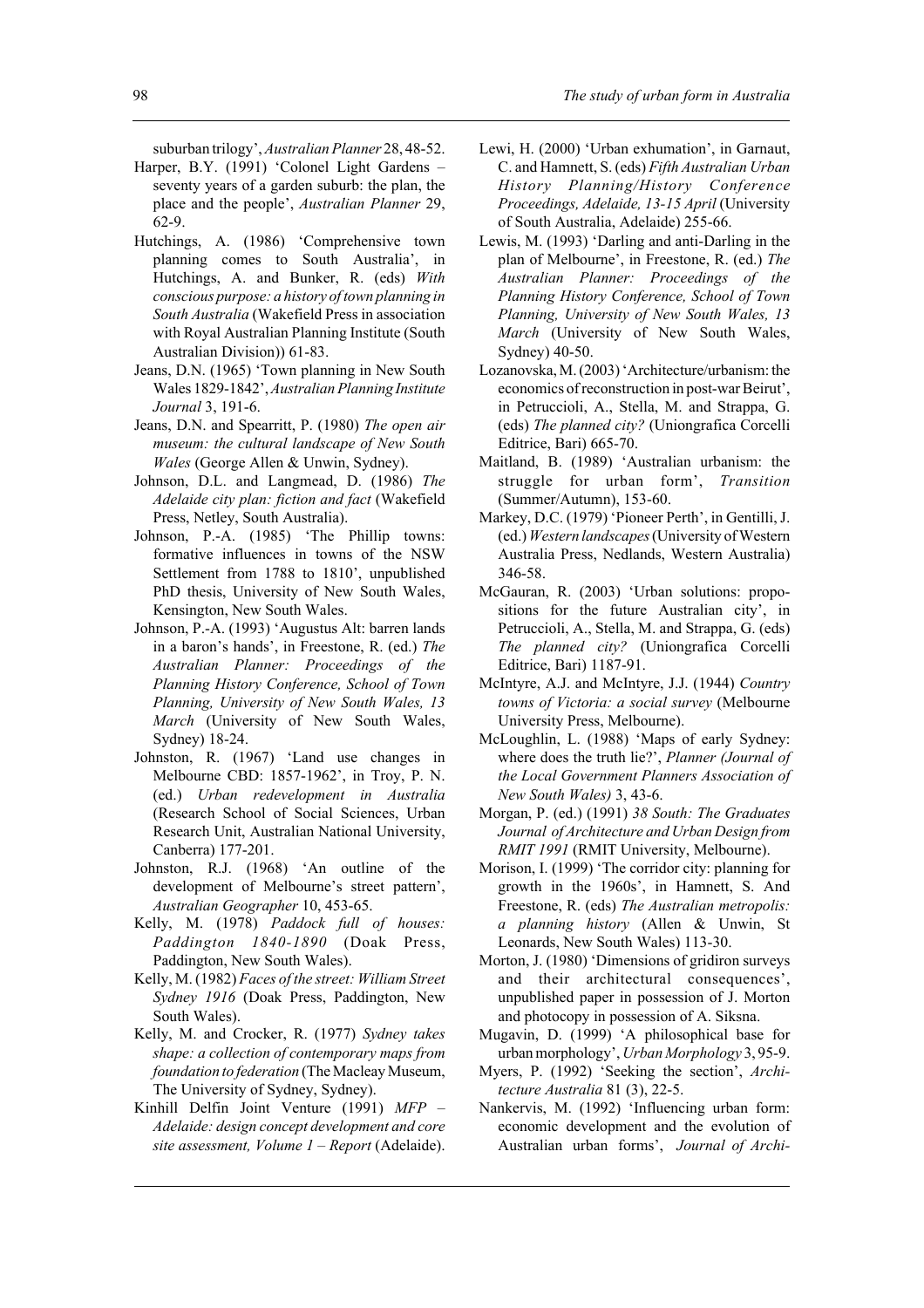*tectural and Planning Research* 9, 325-37.

- National Capital Development Commission (1972) 'Tuggeranong town centre planning study. Appendices to brief', unpublished internal working document, National Capital Development Commission, Canberra.
- National Trust of Australia (New South Wales) (1977) *Bathurst townscape survey and city block studies* (National Trust of Australia (New South Wales), Sydney).
- Nichols, D. (2000) 'An aesthetic and determinist experiment: the internal reserve', in Garnaut, C. and Hamnett, S. (eds) *Fifth Australian Urban History/Planning History Conference Proceedings, Adelaide, 13-15 April* (University of South Australia, Adelaide) 327-37.
- Noble, L.A. (1993) 'Condominium: l'ilot immature', unpublished 'Travail Personnel de Fin d'Etudes', Ecole d'Architecture de Paris-Belleville.
- Noble, L.A. and Schaefer, D.N. (1993) 'Brisbane: une analyse morphologique', unpublished report, 2 vols.
- Osmond, P. (2003) 'Micro-scale analysis of urban form: towards a sustainability toolkit', in Petruccioli, A., Stella, M. and Strappa, G. (eds) *The planned city?* (Uniongrafica Corcelli Editrice, Bari) 320-5.
- Parkes, D. (1969) 'The Guttman scalogram: an empirical appraisal in urban geography', *Australian Geographical Studies* 7, 109-36.
- Parkes, D. and Thrift, N. (1980) *Times, spaces, and places* (Wiley, Chichester).
- Pikusa, S. (1986) *The Adelaide house 1836 to 1901: the evolution of principal dwelling types* (Wakefield Press, Netley, South Australia).
- Pitt Morison, M. (1979a) 'Settlement and development: the historical context', in Pitt Morison, M. and White, J. (eds) *Western towns and buildings* (University of Western Australia Press, Nedlands, Western Australia) 1-73.
- Pitt Morison, M. (1979b) 'Country Towns', in Pitt Morison, M. and White, J. (eds) *Western towns and buildings* (University of Western Australia Press, Nedlands, Western Australia) 233-46.
- Powell, J.M. (1970) *The public lands of Australia Felix: settlement and land appraisal in Victoria 1834-91 with special reference to the Western Plains* (Oxford University Press, Melbourne).
- Proudfoot, H. (1992) 'The puzzle of Governor Phillip's two plans', in Rutherford, A. (ed.) *Populous places: Australia's cities and towns* (Dangaroo Press, Sydney) 1-11.
- Proudfoot, H. (1998) 'Fraternal twins?: Hoddle's Melbourne and Light's Adelaide', *Australian*

*Planner* 35, 75-80.

- Proudfoot, P.R. (1994) *The secret plan of Canberra* (University of New South Wales Press, Kensington, New South Wales).
- Radovic, D. (2001) 'Xi'an: urban morphology of cultural difference', in Scheer, B.C. (ed.) *Proceedings of the International Seminar on Urban Form, September 5-9, Cincinnati, Ohio, USA* (School of Planning, University of Cincinnati, Cincinnati, Ohio).
- Reid, P. (2002) *Canberra following Griffin: a design history of Australia's national capital* (National Archives of Australia, Canberra).
- Ryan, B. (1964) 'A paradigm of country town development in New South Wales', *Australian Journal of Social Issues* 2, 2-19.
- Sait, J.E. (1989) 'Public building and town planning: the first 100 years', in Coltheart, L. (ed.) *Significant sites: history and public works in New South Wales* (Hale & Iremonger, Sydney) 15-37.
- Saunders, D.A.L. (1967) 'Three factors behind the form of Melbourne's nineteenth century suburbs', in Troy, P.N. (ed.) *Urban redevelopment in Australia. Papers presented to a joint urban seminar held at the Australian National University, October and December 1966* (Research School of Social Sciences, Urban Research Unit, Australian National University, Canberra) 1-18.
- Seddon, G. and Ravine, D. (1986) *A city and its setting: images of Perth, Western Australia* (Fremantle Arts Centre Press, Fremantle, Western Australia).
- Shelton, B. (1992) 'Rethinking our images of the Japanese city', *Australian Planner* 30, 131-5.
- Siksna, A. (1974) 'A systems planning technique: practical application in the planning of the central area of Tuggeranong', *Proceedings of the First Binational (U.S./Australian) Urban Systems Symposium, Washington, D.C., June* (U.S. Department of Commerce, Springfield, Virginia) 215-8.
- Siksna, A. (1990) 'A comparative study of block size and form (in selected new towns in the history of Western civilization and in selected North American and Australian city centres)', unpublished PhD thesis, University of Queensland.
- Siksna, A. (1997) 'The effects of block size and form in North American and Australian city centres', *Urban Morphology* 1, 19-33.
- Siksna, A. (1998) 'City centre blocks and their evolution: a comparative study of eight American and Australian CBDs', *Journal of*